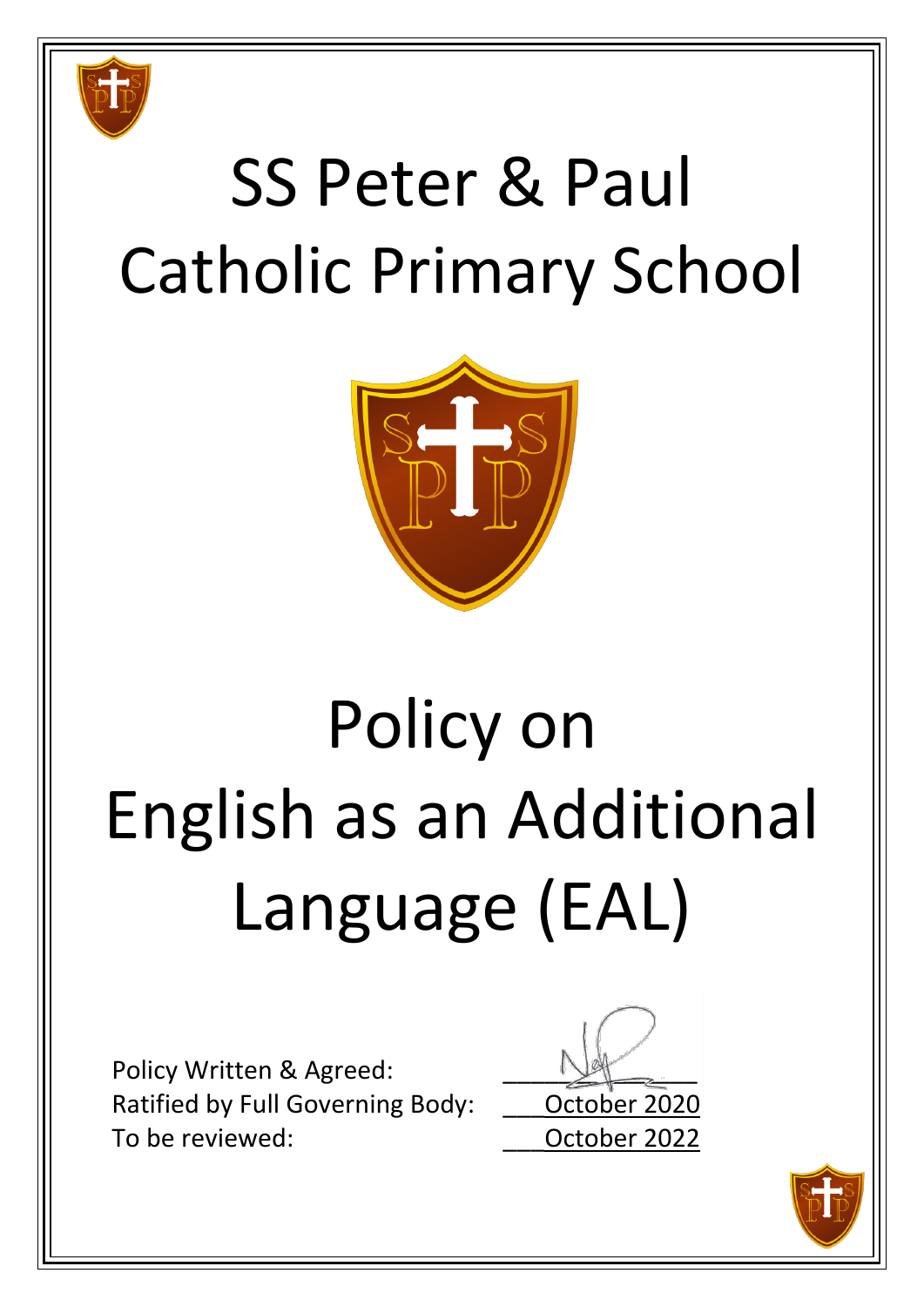### **SS Peter & Paul**

## **Whole School Policy on English as an Additional Language (EAL)**

This EAL policy:-

- reflects the consensus of opinion of the whole staff;
- was discussed, written and agreed by the whole staff;
- has been approved by the Governing body.

The implementation and ownership of this policy is the responsibility of the whole staff.

The overall accountability and effectiveness of the policy will be the responsibility of the Head Teacher and Senior Leadership Team.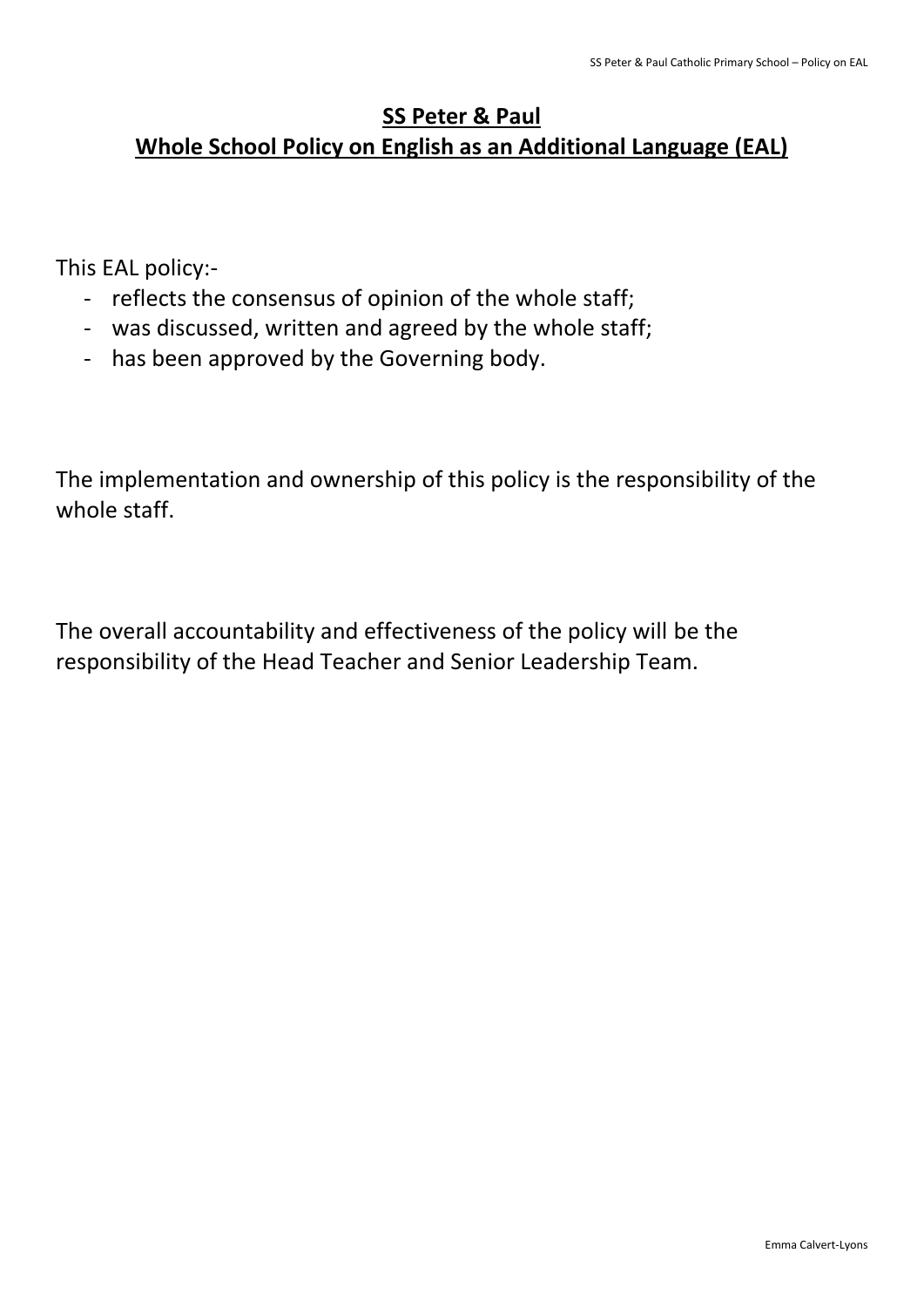At SS Peter & Paul Catholic Primary School we take a committed, professional and inclusive approach to learning; ensuring all of the children can access the curriculum equally and not letting language become a barrier to learning. As a Catholic school we regard every individual as unique and special in God's family.

In this policy, the term 'English as an Additional Language' (EAL) refers to pupils whose main language at home is a language other than English.

Pupils with EAL will face various difficulties throughout their academic life. Pupils' aptitude for English will vary, but many will face barriers to learning, accessing the curriculum and reaching their full potential. Pupils with EAL must learn in and through another language. In addition, they may come from different cultural backgrounds to their peers and face different expectations of language, education and learning.

Research suggests that those new to English will acquire conversational fluency within two years, but will need five years or longer to achieve competence in academic English. This policy has been established to ensure all pupils with EAL at the school are given the best chance possible to reach their full potential.

We aim to:

- Welcome the cultural, linguistic and educational experiences pupils with EAL contribute to the school.
- Ensure strategies are in place to support pupils with EAL.
- Enable pupils with EAL to become confident, and to acquire the language skills needed to reach their full academic potential.

Our strategic objectives are to:

- Provide a welcoming atmosphere for newly arrived pupils with EAL.
- Assess the skills and needs of pupils with EAL.
- Gather accurate information regarding children's backgrounds, cultures and abilities.
- Equip teachers and support staff with the necessary skills, resources and knowledge to support pupils with EAL.
- Use all available resources to raise the attainment of pupils with EAL.
- Systematically monitor pupils' progress, and adapt policies and procedures accordingly.
- Ensure all children's languages, cultures and identities are represented in classrooms and throughout the school.
- Maximise opportunities to model the fluent use of English.
- Ensure pupils with EAL are acknowledged for their skills in their own languages.

#### **Teacher responsible for pupils with EAL**

1.1. The teacher responsible for pupils with EAL is Emma Calvert-Lyons. Their responsibilities include:

- Coordinating the efficient timetabling of pupils with EAL.
- Overseeing the assessment and targeting of children with EAL.
- Ensuring the procurement and appropriate use of resources to support pupils with EAL.
- Aiding staff in effective communication with parents and finding translators where appropriate.
- Exploring various possibilities to ensure important information is shared with parents.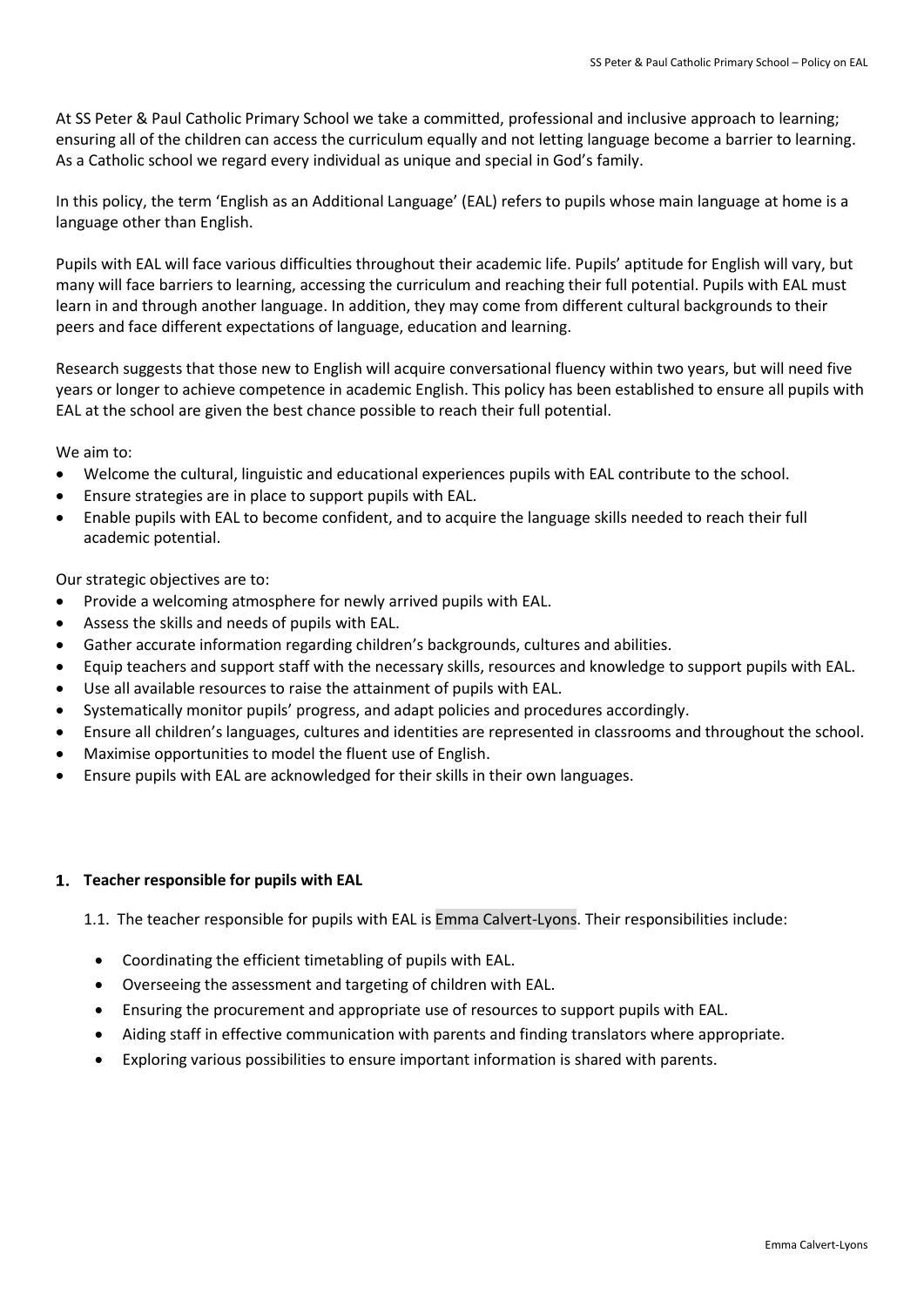#### 2. Inclusion

- 2.1. The school utilises a strategy of inclusion, and the positive and effective use of language. The strategy includes the following principles:
	- There is an understanding throughout the school, for both staff and pupils, that a limited knowledge of English does not reflect a lack of ability or knowledge. Appreciating a pupil's ability to speak their own first language is essential for building their confidence and self-esteem.
	- The language development of pupils is the responsibility of the entire school community.
	- Diversity will be valued and classrooms will be socially inclusive.
	- Teachers will be knowledgeable about pupils' abilities in English and use their knowledge to inform lesson planning.
	- Schemes of work may be rewritten to accommodate low levels of English, whilst maintaining the subject content and level of challenge.
	- Where large groups of pupils with EAL speak the same language, the school encourages wider integration to promote inclusion and to improve pupils' understanding of English.

#### **Initial assessments**

- 3.1. Prior to a child starting at the school as part of the induction process information will be gathered by a member of staff (See appendix 1)
- 3.2. No assessment will be carried out for the first two weeks as children will be given a settling in period.
- 3.3. Children will be baselined using the EAL Assessment framework .
- 3.4. Initial assessments are carried out by the class teacher and completed assessments are returned to the EAL co-ordinator and will be kept with the pupils file.
- 3.5. The assessment will inform planning, targets, language support and resources required.
- 3.6. The pupil and the parents of the pupil may view the assessment at any time.

#### **Classroom practice**

- 4.1. Teachers have high expectations of all pupils, regardless of gender, ethnicity, social background or English ability.
- 4.2. Staff will refer to the Bell Foundation document 'Classroom strategies: working with EAL learners in Primary setting'
- 4.3. Classroom activities will be matched to pupils' needs and abilities.
- 4.4. Teachers will consider common misconceptions and language barriers, such as reading '3 x 3', where 'x' is read as the letter and not a function, and clarify meanings accordingly.
- 4.5. Where possible, the following practices will be utilised to improve pupils' literacy:
- Provide lots of hands on experience so children can learn the new language through participating in activities that support cognitive development.
- Teach newly arrived child useful words and phrases (enabling language) and the routines of the classroom in order for them to communicate with their peer group.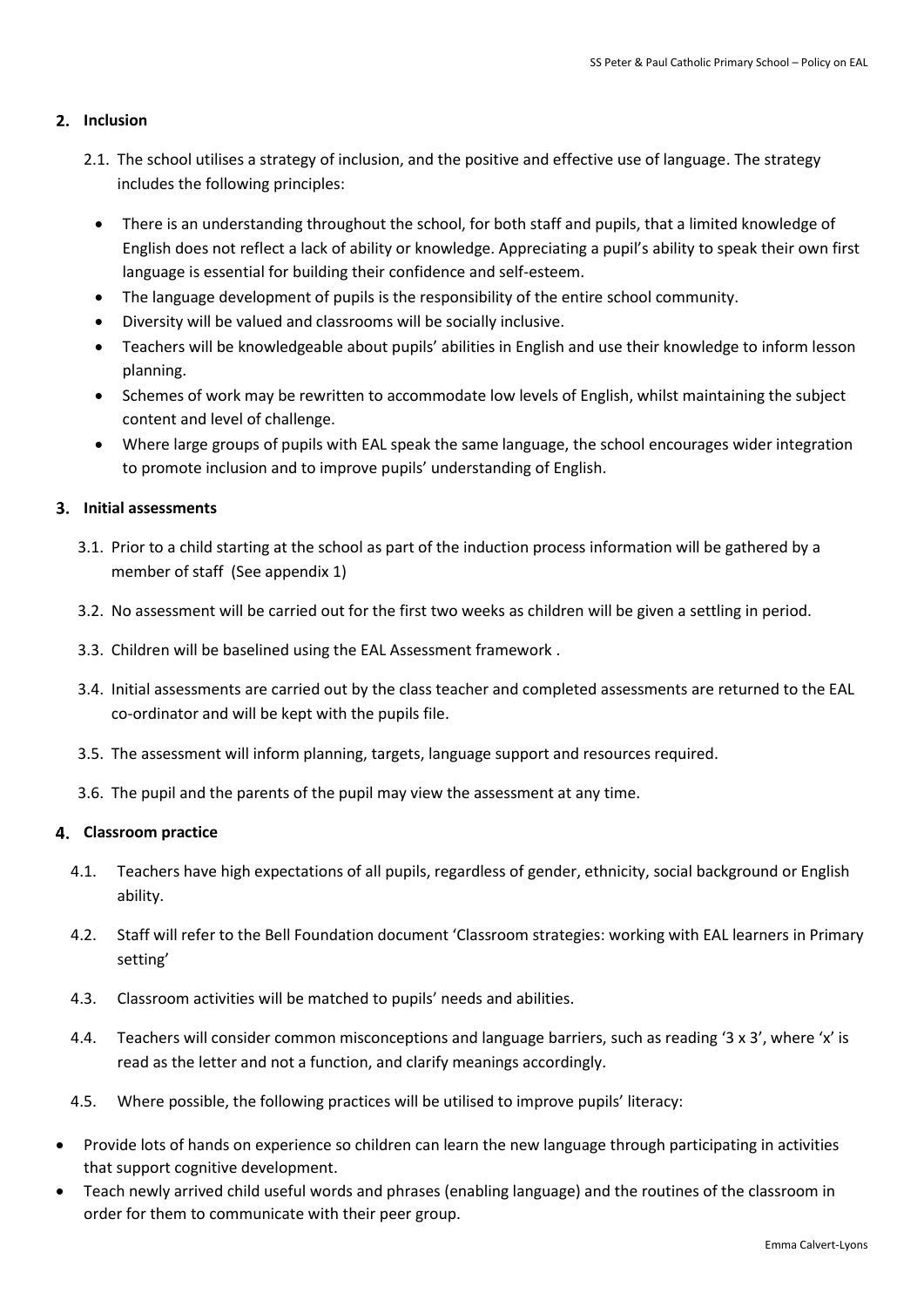- Additional visual support is provided e.g. Visual timetable, communication fans, gestures, pictures, photographs, posters, objects and demonstrations.
- Key language features are identified in all curriculum areas for e.g. language structures, key vocabulary and forms of text.
- Create a language rich environment.
- Opportunities for collaborative activities
- Pre and post tutoring of new key vocabulary
- Visual support provided as much as possible.
- Use of Directed activities relating to text (DARTs) activities
- Peer support mixed ability groups to develop skills and model language.
	- 4.6. Classroom displays will reflect cultural and linguistic diversity.
	- 4.7. Assessment methods will allow pupils to show what they can do in all curriculum areas.
	- 4.8. Visual supports are utilised where possible.

#### **Access to the curriculum**

- 5.1. The needs of pupils with EAL are considered by teachers when planning lessons. When planning lessons, teachers will ensure that:
	- The language and learning demands of the curriculum are analysed and support is provided.
	- Visual support is utilised to provide greater understanding of key concepts.
	- There are opportunities for pupils to use their first language in the classroom.
	- The support requirements of pupils with EAL are identified and the support is made available.

#### **Working with parents and carers**

- 6.1. Liaison with parents is vital to the creation of a strong home/school partnership, which can ensure the development of pupils with EAL. To aid this partnership, the school will:
	- Actively seek to put parents at ease by providing a welcoming environment conducive to productive discussions.
	- Provide interpreters for meetings when needed.
	- Ensure the language used in letters to parents is clear and straightforward.
	- Where appropriate, have teachers read through the letter with children before sending the letter home, to ensure the message is clear.
	- Where necessary, ensure translations of school documents are carried out and provided to parents of pupils with EAL.
	- Encourage parents to attend parents' evenings and participate in school functions.
	- Encourage parents to become involved with homework through shared reading schemes and languagebased homework.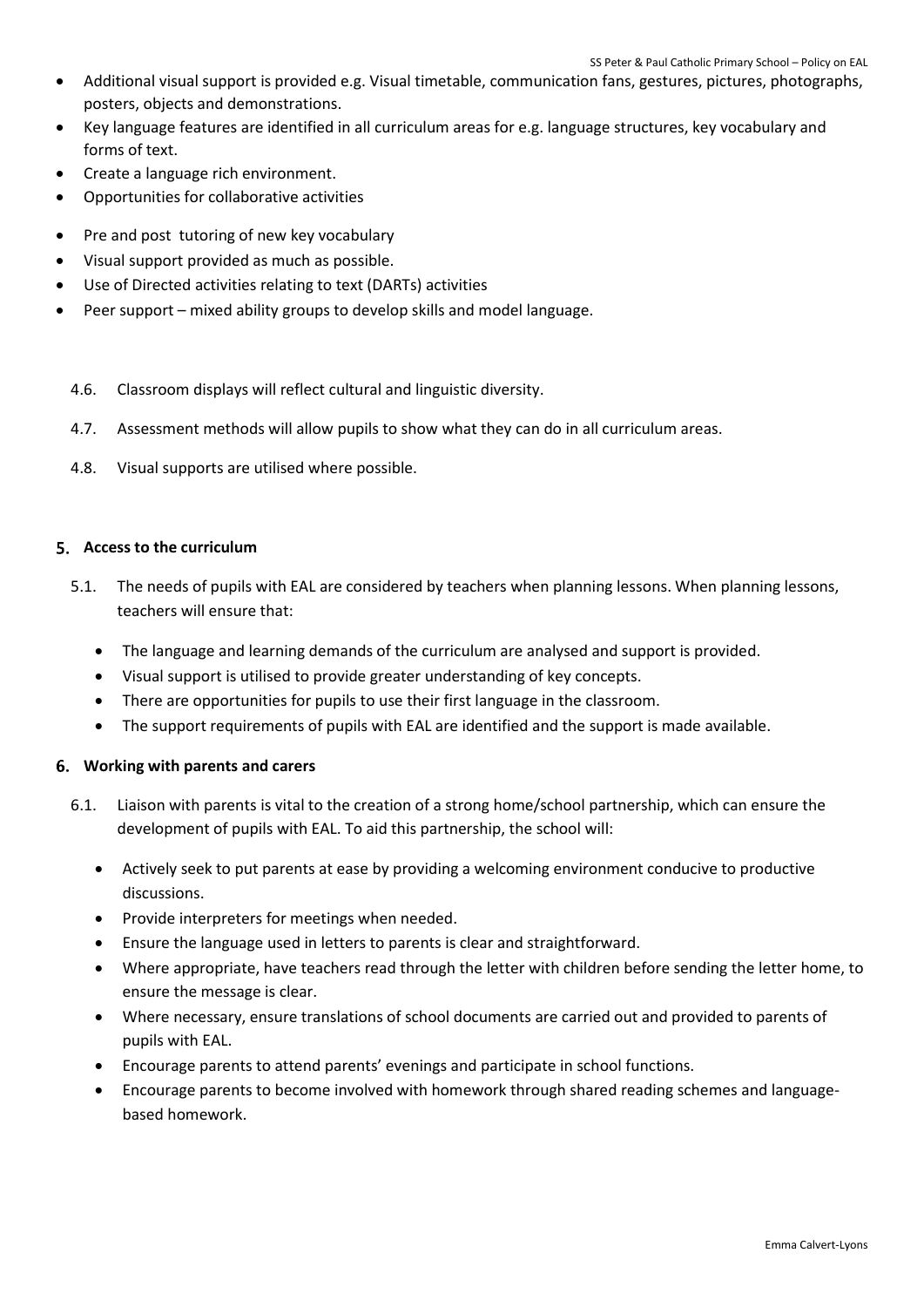#### **Special educational needs (SEN)**

- 7.1. A child is not regarded to have SEN solely because their home language is different from the language in which they are taught at school.
- 7.2. A proportion of pupils with EAL may have one or more types of SEN and it is imperative that this is identified at an early stage.
- 7.3. Assessments of SEN of pupils with EAL will involve EAL specialists along with SEN specialists.
- 7.4. Where appropriate, the school will arrange an assessment in the child's first language.
- 7.5. SEN support will be decided on an individual basis in the manner outlined within the school's SEND Policy.
- 7.6. The school will ensure that the parents or carers of a pupil with SEN are not prevented from presenting their views throughout the process and are clearly informed at every stage.

#### **Monitoring progress**.

- 8.1. Individual EAL pupil targets from the EAL Assessment Framework are assessed half termly and new targets are set where appropriate.
- 8.2. Pupils are also encouraged to set their own targets and objectives to bolster self-esteem and increase accountability.

#### **Policy review**

- 9.1. This policy is reviewed every two years by the teacher responsible for EAL pupils and the headteacher.
- 9.2. The scheduled review date for this policy is September 2022